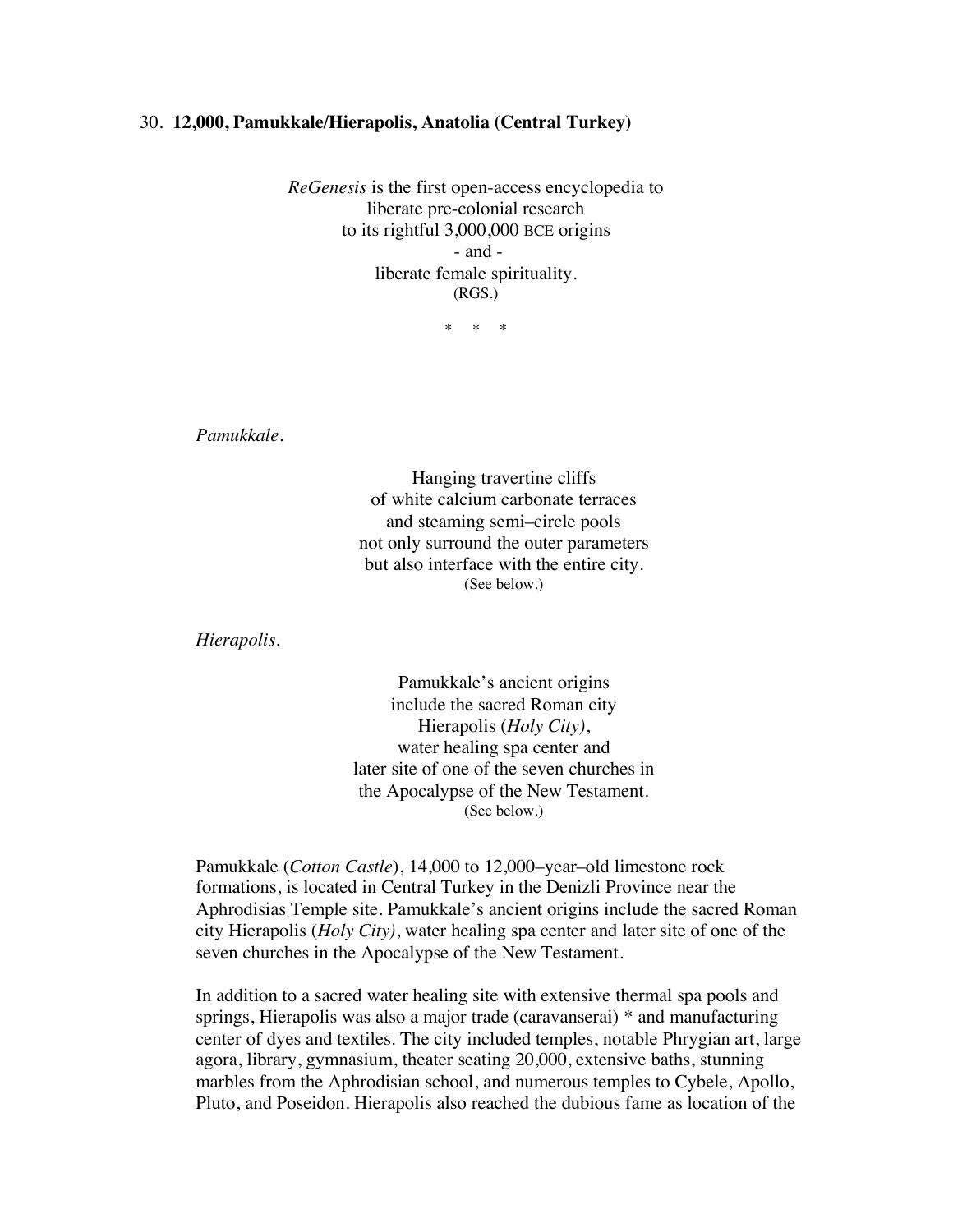Greek/Roman *Gate to Hell* or *Portal to the Underworld,* given poisonous carbon dioxide fumes or 'mephitic' gases emitted from the Cal Dagi underground thermal springs. Over the centuries, warring tribes included the Christians, Byzantines, Ottomans, and later the Hittites.

\* The caravanserai (or Turkish *kervansaray*) was a [trade center], roadside area, structure or inn for pilgrims, traveling tradespeople, and their animals providing lodging, substance, trade and marketing opportunities. In addition to providing food and temporary lodgings, many caravanserais also included a black madonna temple, shrine room, holy of holies, sacred cave or adjacent rock shelter. With the spread of the Caravanserai, was the spread of African rites and rituals, and dark goddesses (RGS: 25,000, Caravanserai, Trade Routes, and Dark Mothers).

As in the antiquity of Hierapolis, the therapeutic healing powers of the springs and pools continue to draw tourists to Pamukkale by the thousands. Hanging travertine cliffs of white calcium carbonate terraces and steaming semi–circle pools not only surround the outer parameters but also interface with the entire city. Although Pamukkale may still be experienced as the  $8<sup>*</sup>$  Wonder of the World, probably more enjoyable the winter months from November to February?

Re-Genesis research on ancient healing/re–generating centers, some more well-known than others: Anatolian Bursa, Pergamon/Asclepion, Perge, Pamukkale, Ephesus and Bogazkoy; Egyptian Philae, Dendera, Abu Simbel/Abshek's Sacred Cave, and Kom Ombo; Roman Villa of Mysteries, Herculaneum, and Pompeii; Greek Kos; Minoan Crete; Megaliths Stonehenge, Avebury, Woodhenge, and West Kennet Long Barrow; ancient chalk mound Silbury Hill; Celtic Glastonbury/Chalice Well, and Brythonic Bath; Breton Gavrinis; Eire/Ireland's Knowth and Newgrange; Syrian Palmyra, \* and Iberian/Roman Alhambra.

\* UNESCO world–heritage site Palmyra was invaded and seized by Islamic militants on 5–20–2015. Ancient Palmyra was a major caravan juncture for centuries, crossroad center of trade, dark–deity rituals, water–healing facilities, and mercantile information exchange resource for Greek, Roman, Persian and Islamic cultures. As a world–crossroad repository, Palmyra's archaeology is/was (?) an iconic legacy and archive of ancient civilizations.

Further research on caravan routes and caravanserai: 40,000, Har Karkom; 25,000, Caravanserai, Trade Routes, and Dark Mothers; 3000, Tell Brak; 2200, Nahariyah and Ashrath-Yam; 1800, Re-Visioning Goddess Sarah and Abraham; 1750-1700, Goddess of Kultepe, Anatolia; 12,000 Pamukkale*/*Hierapolis, Anatolia (Central Turkey); 1000, Ephesus, Anatolia; 900-800, Ka Goddess, Salamis, Cyprus; 900, Taanach, Canaanite Libation Stand; 800, Tanit; 800, Carthage, Africa, the Goddess Tanit and Sacrifice; 800-700, Kuntillet Ajrud and Khirbet El-Qom; 630-620, Goddess Kore, Izmir, Turkey; 600-398, Astarte/Anat/Ashtaroth/Asherah/Ishtar and Yahweh, Egypt; 600, Goddess Kaabou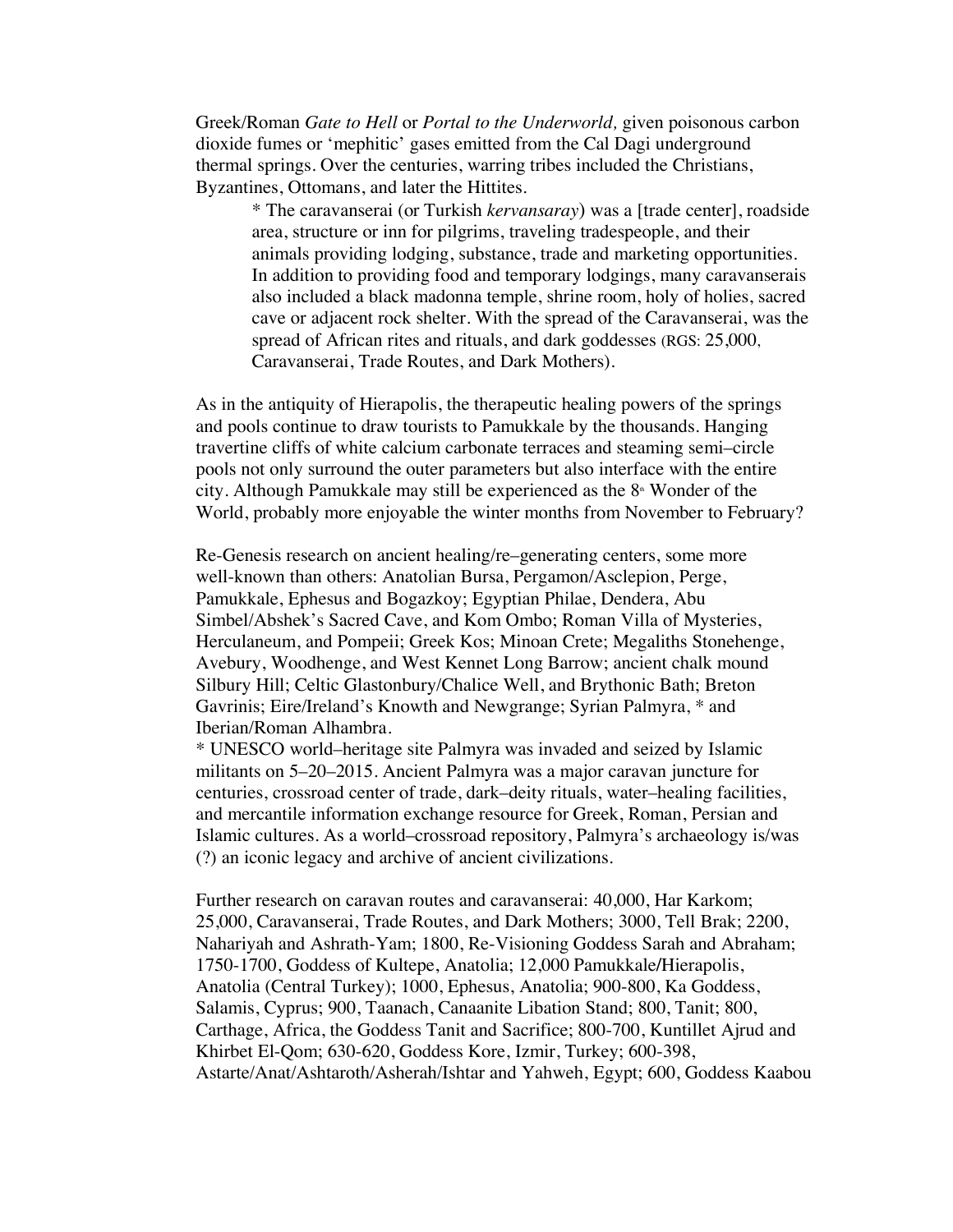at Petra, Jordan plus Mecca, Saudi Arabia; 370, Isis and Philae, Egypt; 323-30, Kom Ombo Temple; and 100, Mecca, The Ka'aba and Sacred Stones. (RGS.)

Further research on Anatolian Seljug Caravanserais and other key extended trade centers and Anatolian routes throughout the ancient world:

Lawler, Andrew. "Erbil Revealed." *Archaeology* 67.5 (Sep. – Oct. 2014): 39. (ER: 39.)

Yavuz, Aysil Tukel. "The Concepts That Shape Anatolian Seljug Caravanserais." *Muqarnas*, Vol. 14 (1997): 80-95. (CSA.)

Further research on the Hierapolis Cave, see recently announced discoveries by the University of Salento. Similar excavations are also in process by Giorgos Papathanassopoulos in southern Greece at the Alepotrypa Cave as discussed in "Portals of the Underworld" by Eric Powell. (*Archaeology* 66.4 (2013): 18.

(Further research is also pending regarding other ancient water healing centers, with special focus on later patristic buildings that were built over Pagan springs and wells.)

Further Paleolithic research: 1,000,000-10,000, Paleolithic Overview; 1,000,000- 50,000, Early (Lower) Paleolithic Age; 50,000-10,000, Late (Upper) Paleolithic Age; 50,000-30,000, Mousterian Age; 34,000-28,000, Les Eyzies Vulva Engravings, Dordogne Caves; 30,000-25,000, Aurignacian Age; 30,000-25,000, Goddess of Willendorf, Austria; 25,000-20,000, Gravettian Age; 25,000-20,000, Goddess of Laussel; 24,000, Dolni Vestonice; 23,000, Goddess of Lespugue; 22,000, Maiden with Hood from Brassempouy; 20,000-15,000, Solutrean Age; 15,000-10,000, Magdalenian Age; 15,000-12,000, Lascaux Cave; and 13,000- 11,000, Altamira Cave. (RGS.)

Further research about on earlier female identified shrines being replaced: 1290- 1223, Abu Simbel, Egypt; 700-550, Apollo at Delphi and Didymaion; and 282- 263, Demeter's Priene Temple, Anatolia. (RGS.)

Further research about subsumed female–identified shrines and iconography: 5400-3500, Ancient Aphrodite: Chalcolithic or Copper Age; 1290-1223, Abu Simbel, Egypt; 1000, Ephesus, Anatolia; 700-550, Apollo at Delphi and Didymaion, 370, Isis and Philae, Egypt; 664-525, Neith and the Black Virgin Mary Temple at Sais, Egypt; and 88, Aphrodisias, Turkey. (RGS.) ( RGS.)

Further CE research about earlier Pagan shrines replaced with Christian churches: 324, St. Peter's Basilica Built Over Pagan Site, Rome; 326-1243, Byzantine Period and Constantine The Great; 410, Cybele and Fall of Rome; 432-440, Santa Maria Maggiore Church Built Over Pagan Site;  $12<sup>*</sup>$  and  $13<sup>*</sup>$  Centuries, Cult of the Virgin Mary; 1280, Catholic Church Built Over Pagan Sanctuary, Rome; and 1870, Lyon's Basilica Built Over Cybele's Pagan Temple. (RGS.)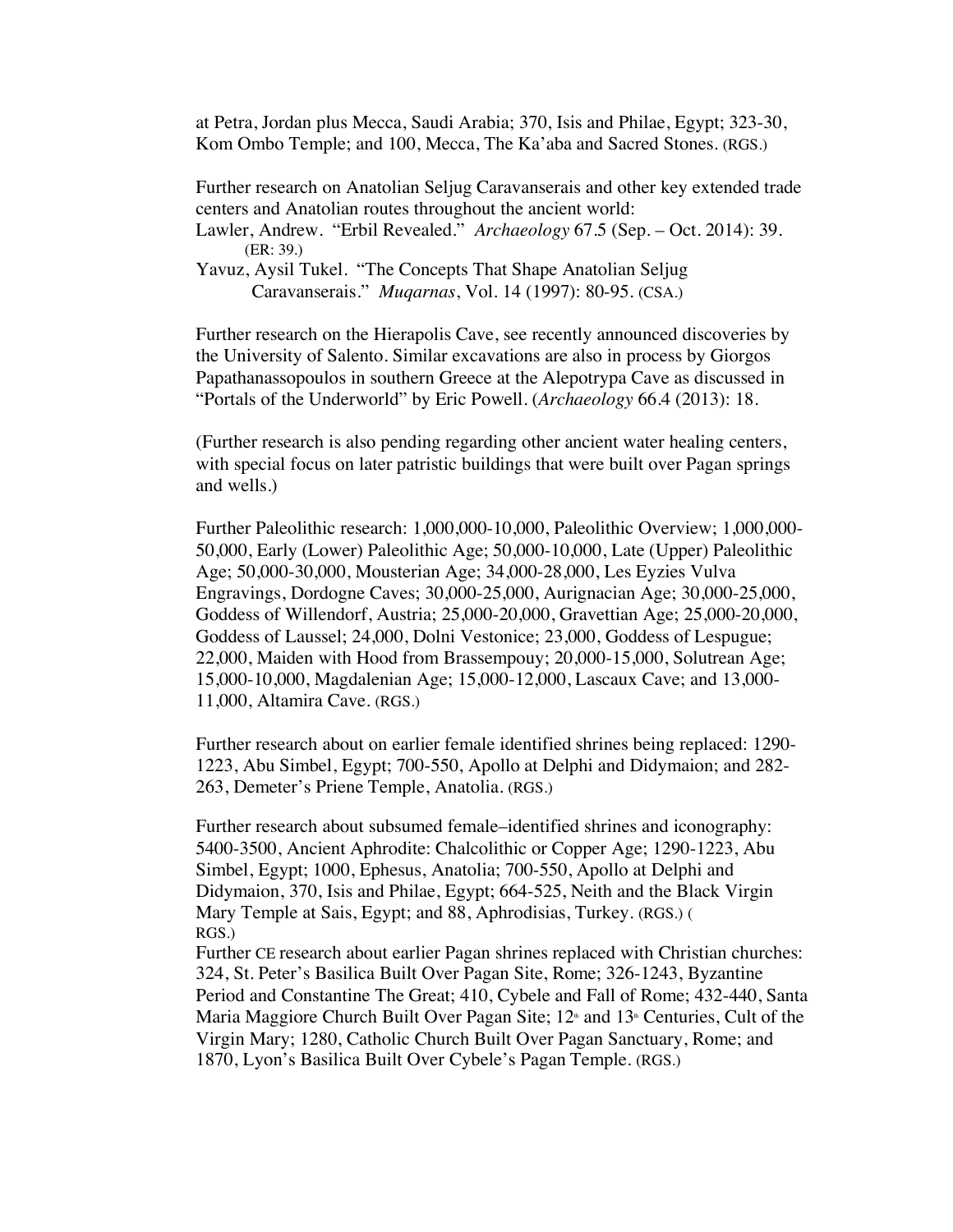IMAGE: PAMUKKALE'S SEMI–CIRCLE POOLS AT MID-DAY: PAMUKKALE, (ANATOLIA) TURKEY.

PHOTO: © GSA. DESCRIPTION: PAMUKKALE'S HANGING TRAVERTINE CLIFFS OF WHITE CALCIUM CARBONATE TERRACES AND STEAMING SEMI-CIRCLE POOLS AT MID-DAY.

SLIDE LOCATION TURKEY, SHEET 109, ROW 2, SLEEVE 3, SLIDE #Bi218, BCE. CO\_TUR\_S109\_R2\_SL3\_SBi218

SHOT ON LOCATION: PAMUKKALE: (ANATOLIA) TURKEY.

NOTE 1: ANCIENT APHRODISIAS (AFRODISIAS) WAS IN CARIA, IN THE PROVINCE OF PHRYGIA. (ACV: 25.) CURRENT LOCATION/POINTS OF REFERENCE IS IN-AND-AROUND THE VILLAGE OF GYRE (CARIA) IN THE MAEANDER VALLEY, NEAR PAMUKKALE AND DENIZLI. NOTE 2: FIELDWORK PROJECT 1989.

IMAGE: PAMUKKALE'S SEMI–CIRCLE POOLS AT SUNSET: PAMUKKALE, (ANATOLIA) TURKEY.

PHOTO: © GSA. DESCRIPTION: PAMUKKALE'S HANGING TRAVERTINE CLIFFS OF WHITE CALCIUM CARBONATE TERRACES AND STEAMING SEMI-CIRCLE POOLS AT SUNSET, (ANATOLIA) TURKEY.

SLIDE LOCATION TURKEY, SHEET 109, ROW 4, SLEEVE 4, SLIDE #Bi 229, BCE. CO\_TUR\_S109\_R4\_SL4\_SBi229 SHOT ON LOCATION: PAMUKKALE: (ANATOLIA) TURKEY.

NOTE 1: FIELDWORK PROJECT 1986.

IMAGE: TREE – OF – LIFE: PAMUKKALE, (ANATOLIA) TURKEY. PHOTO: © GSA. DESCRIPTION: TREE – OF – LIFE GROWING/LIVING IN A SACRED THERMAL POOL AT THE TURIZM HOTEL: PAMUKKALE, (ANATOLIA) TURKEY. SLIDE LOCATION TURKEY, SHEET 110, ROW 2, SLEEVE 1, SLIDE #Bi235, BCE. CO TUR S110 R2 SL1 SBi235

ON LOCATION: PAMUKKALE: (ANATOLIA) TURKEY.

NOTE 1: "ACCORDING TO J. E. TAYLOR, ASHERAH WAS ANY LIVING TREE (AMST: 42, 44)." (SOURCE: RGS.)

NOTE 2: AS PHOTOGRAPHED IN 1986, IT IS DOUBTFUL IF THE TREE OR HOTEL STILL EXISTS?

NOTE 3: FIELDWORK PROJECT 1986.

IMAGE: HIERAPOLIS COLUMNS AND CAPITALS: PAMUKKALE, (ANATOLIA) TURKEY.

PHOTO: © GSA. DESCRIPTION: HIERAPOLIS REMAINS OF COLUMNS, BASES, AND CAPITALS IN CENTER COURT POOL OF TURIZM HOTEL, PAMUKKALE, (ANATOLIA) TURKEY.

SLIDE LOCATION TURKEY, SHEET 110, ROW 4, SLEEVE 2, SLIDE #Bi246, BCE. CO TUR S110 R4 SL2 SBi246

SHOT ON LOCATION: PAMUKKALE: (ANATOLIA) TURKEY. NOTE 1: ORIGINS OF PAMUKKALE (*COTTON CASTLE*), INCLUDES THE SACRED ROMAN CITY HIERAPOLIS (*HOLY CITY)*, RENOWNED WATER HEALING SPA CENTER. (SOURCE: ENTRY ABOVE.) NOTE 2: FIELDWORK PROJECT 1989.

IMAGE: INTERIOR OF HEALING CALDARIUM: BURSA, (ANATOLIA) TURKEY. PHOTO: © GSA. DESCRIPTION: HOTEL INTERIOR OF HEALING CALDARIUM NATURAL SPRINGS, BURSA, TURKEY. SLIDE LOCATION TURKEY, SHEET 119, ROW 4, SLEEVE 2, SLIDE #Bm395, BCE. CO\_TUR\_S119\_R4\_SL2\_SBm395 SHOT ON LOCATION: BURSA HOTEL, (ANATOLIA) TURKEY.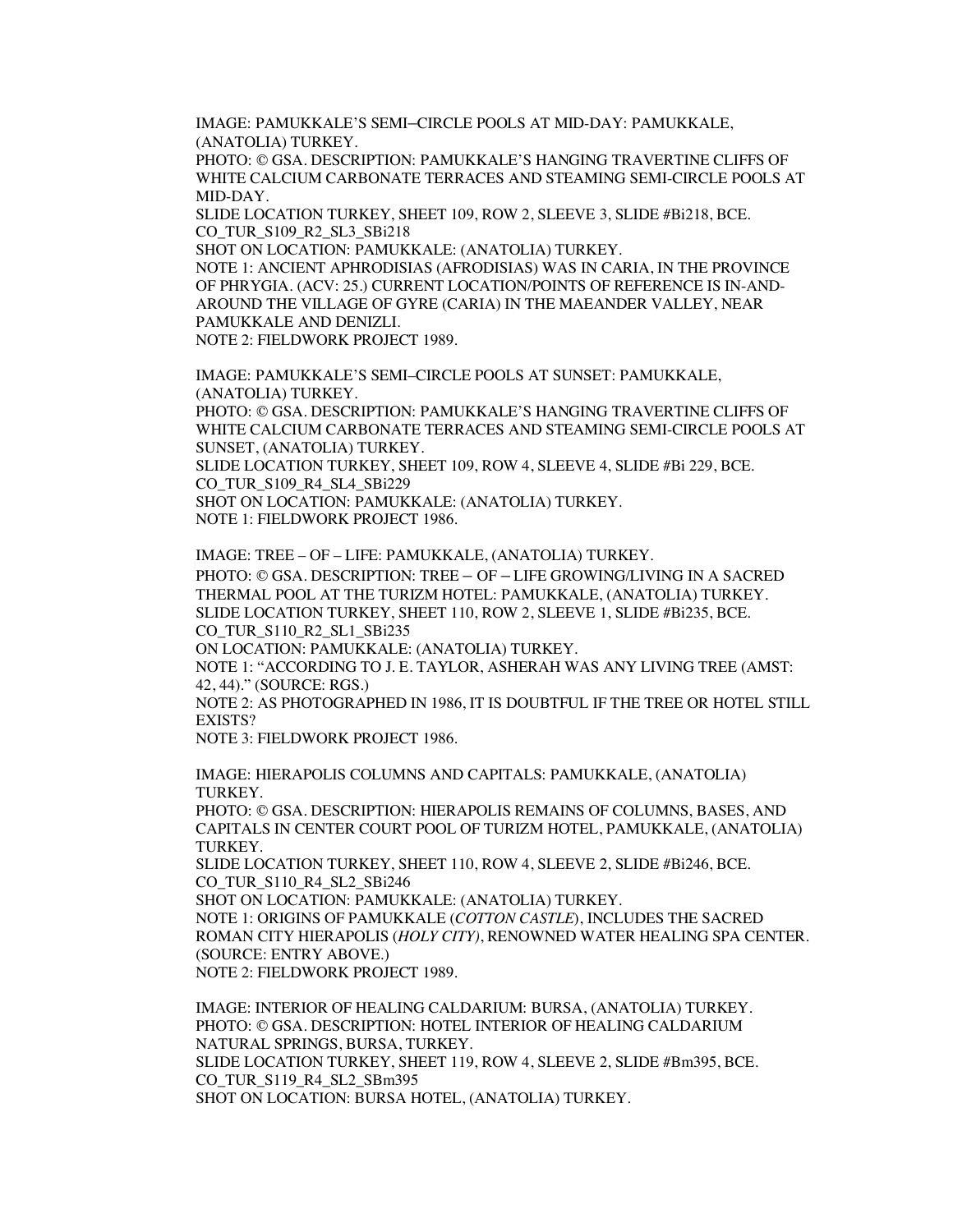NOTE 1: FIELDWORK PROJECT 1989.

IMAGE: TUNNEL ENTRANCE TO HEALING CENTER: PERGAMON, (ANATOLIA) TURKEY.

PHOTO: © GSA. DESCRIPTION: WOMB-LIKE TUNNEL ENTRANCE TO HEALING CENTER AND NATURAL SPRINGS AT PERGAMON'S ASCLEPION, (ANATOLIA) TURKEY. THE PERGAMON ASCLEPION (HEALING CENTER) IS MODELED ON  $4<sup>m</sup>$  C. BCE KOS (COS) IN GREECE NEAR RHODES, ALTHOUGH IN 1986 CE, PERGAMON (ANCIENT PERGAMUM) APPEARED A SMALLER VERSION.

SLIDE LOCATION TURKEY, SHEET 115, ROW 2, SLEEVE 2, SLIDE #Bk321, BCE. CO\_TUR\_S115\_R2\_SL2\_SBk321

SHOT ON LOCATION: PERGAMON'S ASCLEPION: (ANATOLIA) TURKEY. NOTE 1: PERGAMON'S ASCLEPION INCLUDED A SIGNIFICANT THEATER, LIBRARY, AND APPARENTLY DREAM, MUD, AND WATER THERAPIES MODELED ON EPIDAURUS.

NOTE 2: KOS WAS THE ARCHETYPICAL HEALTH CENTER AND GREEK RESIDENCE OF PHYSICIAN HIPPOCRATES AND HYGEIA, CONSIDERED FOUNDERS OF HIPPOCRATIC SCHOOL OF MEDICINE AND PIONEERS OF MEDICAL CLINICS NOTE 3: GODDESS HYGEIA (HYGIENE), DAUGHTER OF ASCLEPIUS, HAD SIGNIFICANT TEMPLES AT BOTH KOS AND PERGAMON.

NOTE 4: FOR HEALING CONTRIBUTIONS OF EGYPTIAN ISIS SEE: (IG: 188-189; CDBL: 82-3.)

NOTE 5: FIELDWORK PROJECT 1986

IMAGE: PERGE'S SUBMERGED HEALING BATHS: PERGE, (ANATOLIA) TURKEY. PHOTO: © GSA. DESCRIPTION: PERGE UNDERGROUND THERMAL HEALING BATHS ENTERED VIA HELLENISTIC GATES AT END OF COLONNADE STREET. NUMEROUS STATUES FROM SURROUNDING ARCHES INC. FEMALE SUN GODDESS AND ARTEMIS, PERGE, (ANATOLIA) TURKEY. SLIDE LOCATION TURKEY, SHEET 86, ROW 1, SLEEVE 3, SLIDE #Bd44, BCE. CO\_TUR\_S86\_R1\_SL3\_SBd44 SHOT ON LOCATION: PERGE: (ANATOLIA) TURKEY. NOTE 1: FIELDWORK PROJECT 1998.

IMAGE: SCHOLASTICA HEALING BATHS: EPHESUS, (ANATOLIA) TURKEY. PHOTO: © GSA. DESCRIPTION: INTERIOR OF THE SCHOLASTICA HEALING BATHS, CORNER OF CURETES STREET, EPHESUS, (ANATOLIA) TURKEY. SLIDE LOCATION TURKEY, SHEET 102, ROW 4, SLEEVE 2, SLIDE #Bg109, BCE. CO\_TUR\_S102\_R4\_SL2\_SBg109 ON LOCATION: CURETES STREET IN EPHESUS: (ANATOLIA) TURKEY. NOTE 1: FIELDWORK 1986.

IMAGE: HEALING GREEN CUBE BAETYL: BOGAZKOY, (ANATOLIA) TURKEY. PHOTO: © GSA. DESCRIPTION: HEALING EMERALD GREEN CUBE (KUBE) BAETYL STONE AT BOGAZKOY TEMPLE COMPLEX AT HATTUSA OR HATTUSHA CITADEL. SLIDE LOCATION TURKEY, SHEET: 62, ROW 3, SLEEVE 3, SLIDE #773, BCE. CO\_TUR\_S62\_R3\_SL3\_S773

SHOT ON LOCATION: TEMPLE COMPLEX: BOGAZKOY, (ANATOLIA) TURKEY. NOTE 1: ALSO, SEE, (MG: 395-397.)

NOTE 2:

PERSONAL FAVORITES INCLUDE A STUNNING VAULTED PASSAGE, MASSIVE AMPHORAE PLUS A LARGE SQUARE GREEN STONE BAETYL THAT STANDS ABOUT FOUR FEET HIGH AND EMANATES A RADIATING HEAT (RGS).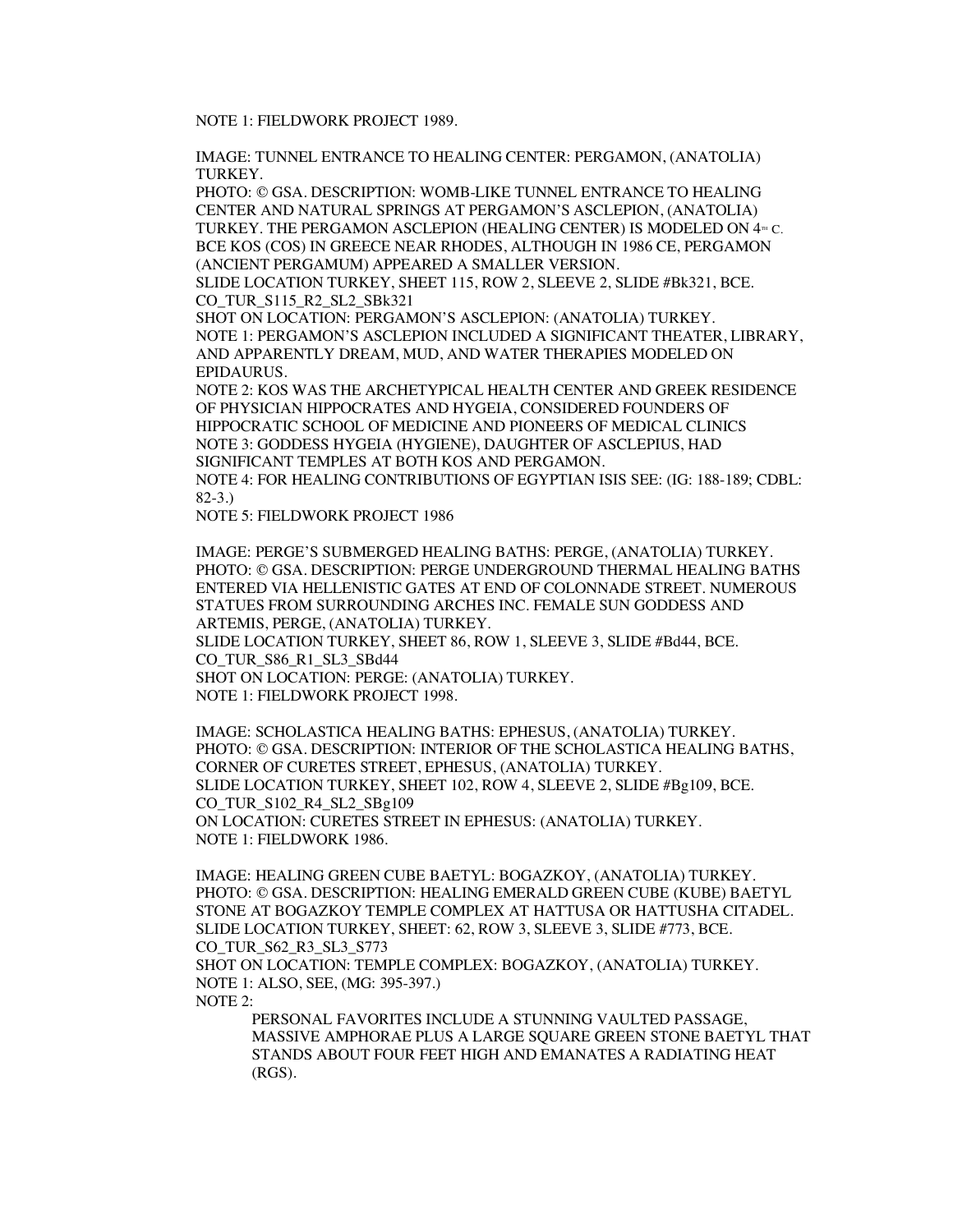NOTE 3: GIVEN THAT GREENSTONE SERPENTINE (CHLORITE OR STEATITE) WAS USED FOR STAMP SEALS IN SYRO-ANATOLIA, THIS REMARKABLE STONE MAY SOMEHOW BE RELATED AND SUGGESTS FURTHER RESEARCH? NOTE 4: FIELDWORK PROJECT 1986.

IMAGE: ISIS' INNER HEALING SANCTUARY: PHILAE, EGYPT. PHOTO: © GSA. DESCRIPTION: NIGHT VIEW ENTRANCE OF THE INNER SANCTUARY ALTAR OF ISIS' STONE THROUGH THREE VESTIBULES OR PYLONS, PHILAE, EGYPT. SLIDE LOCATION EGYPT, SHEET 8, ROW 2, SLEEVE 2, SLIDE #11, BCE. CO\_EGY\_S8\_R2\_SL2\_S11.jpg

SHOT ON LOCATION: PHILAE'S THREE VESTIBULES OR PYLONS: PHILAE, EGYPT. NOTE 1: THE CUBE OR STONE IN THE FORM OF A SQUATTING FIGURE. (RGS.) NOTE 2: "THE STONE BLOCK EMBRACED THE DECEASED LIKE A WOMB, FOR THE POSTURE ALLUDED TO THE FETAL POSITION. WESTENDORF DESCRIBED THE CUBE STATUE AS A SYMBOLIC FORM OF THE MOTHER GODDESS, ISIS (GSAE: 44)." NOTE 3: PHILAE, HEALING CENTER OF ISIS, WHICH ALSO INCLUDES A MAMMISI (BIRTHING FACILITY).

NOTE 4: "[ISIS] WAS 'MISTRESS OF MAGIC' AND 'GREAT PHYSICIAN,' IN WHICH SHE IS ABLE TO HEAL OSIRIS, AND TO BECOME THE MENTOR OF PHYSICIANS. (CDBL: 82)." (SOURCE: RGS.)

NOTE 5: FIELDWORK PROJECT 1989.

IMAGE: HEALING TEMPLE COMPLEX: DENDERA, EGYPT. PHOTO: © GSA. DESCRIPTION: AERIAL VIEW OF DENDERA TEMPLE INCLUDING MAMMISI (BIRTHING FACILITY) AND SANATORIUM, LOCATED NEAR ABYDOS, EGYPT. SLIDE LOCATION EGYPT, SHEET 37, ROW 2, SLEEVE 4, SLIDE #291, 2613-2494 BCE. CO\_EGY\_S37\_R2\_SL4\_S291.jpg

SHOT ON LOCATION: DENDERA, EGYPT.

NOTE 1: FIELDWORK PROJECT 1989.

IMAGE: HEALING SANCTUARY BAETYL: KOM OMBO TEMPLE, EGYPT. PHOTO: © GSA. DESCRIPTION: SACRED BAETYLS IN KOM OMBO'S SANCTUARY BEHIND THE THIRD VESTIBULE. THIS TEMPLE WAS ALSO A SANATORIUM THAT INCLUDED SIX OPERATION ROOMS PLUS A MAMMISI (BIRTHING FACILITY). SLIDE LOCATION EGYPT, SHEET 16, ROW 2, SLEEVE 5, SLIDE #42G, BCE. CO\_EGY\_S16\_R2\_SL5\_S42G.jpg

SHOT ON LOCATION: KOM OMBO TEMPLE: KOM OMBO, EGYPT. NOTE 1: ALSO, SEE GSA BAETYL IN EDFU SANCTUARY, EDFU, EGYPT. NOTE 2:

> IN MANFRED LURKER'S DISCUSSION ABOUT BAETYLS, HE SAYS THAT ISIS' BAETYL IS HER WOMB WHERE SHE HOLDS THE DECEASED IN THE FETAL POSITION OR POSTURE OF THE CUBE, 'SYMBOLIC FORM OF THE MOTHER GODDESS' (GSAE: 44; RGS).

NOTE 3: FIELDWORK PROJECT 1989.

IMAGE: RELIEF OF MEDICAL INSTRUMENTS: KOM OMBO, EGYPT. PHOTO: © GSA. DESCRIPTION: TABLE OF MEDICAL INSTRUMENTS RELIEF INCLUDING TONGS, TWEEZERS, CHISELS, ANKH, SCALPELS, AND SCALES. SLIDE LOCATION EGYPT, SHEET 17, ROW 2, SLEEVE 1, SLIDE #48I, BCE. CO\_EGY\_S17\_R2\_SL1\_S48I,.jpg SHOT ON LOCATION: SANCTUARY BAETYL: KOM OMBO, EGYPT. NOTE 1:

BEHIND THE *HOLY OF HOLIES* ON THE WESTERN END OF THE NORTH WALL IS THE OUTER CORRIDOR WITH A FASCINATING RELIEF OF MEDICAL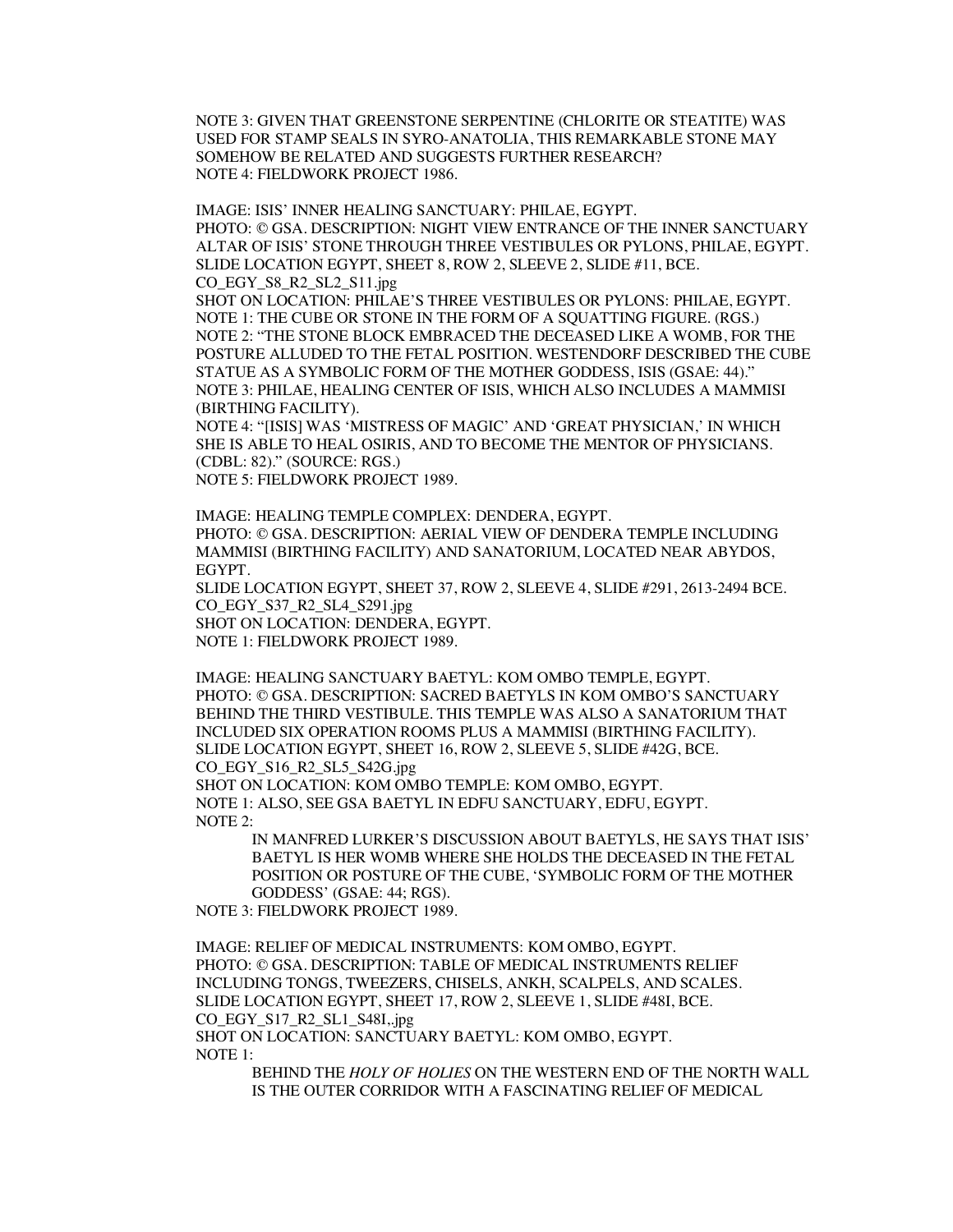INSTRUMENTS PLUS A PREGNANT ISIS [AND NEPHTHYS] ON A BIRTHING STOOL (RGS). (SOURCE RGS ENTRY ABOVE.)

NOTE 2: FOR ADDITIONAL IMAGES OF THE INSTRUMENTS AND ISIS' BIRTHING STOOL, SEE, (TAB: 92-93.)

NOTE 3: MIDWIFERY AND MAMMISI BIRTHING HOUSES WERE COMMONPLACE AS "BUILT TO EMPHASIZE THE DIVINE BIRTH OF THE PHARAOHS." (STWE: 157.) NOTE 4: FIELDWORK PROJECT 1989.

IMAGE: VILLA OF MYSTERIES AND HEALING CALDARIUMS: POMPEII, ITALY. PHOTO: © GSA. DESCRIPTION: PURIFICATION PRACTICES ALONG WITH HEALING CALDARIUMS, TEPIDARIUMS AND FRIGIDARIUMS NEAR OR INCORPORATED INTO MYSTERY RITES WERE NOT UNCOMMON IN ANCIENT ROME, GREECE, AND ANATOLIA. THE DIONYSIAN INITIATION RITES AT THE VILLA OF MYSTERIES AND NEARBY CALDARIUM ON THE NORTH SIDE ATRIUM ILLUSTRATE THIS PRACTICE. NUMEROUS OTHER EXAMPLES ARE FOUND THROUGHOUT POMPEII (STABIAN BATHS) AND NEIGHBORING HERCULANEUM SUBURBAN BATHS. SLIDE LOCATION MSC. ITALY, SHEET 6, ROW 1, SLEEVE 2, SLIDE #3, AUGUSTAN PERIOD.

CO\_MIT\_S6\_R1\_SL2\_S3

SHOT ON LOCATION: VILLA OF MYSTERIES: POMPEII, ITALY. NOTE 1: FOR MORE RECENT POMPEIAN STYLE WALL PAINTING, SEE THE  $21<sup>st</sup>$ CENTURY ARCHAEOLOGICAL DISCOVERIES IN ARLES, FRANCE, AT THE MUSEUM AT ANCIENT ARLES.

NOTE 2: FIELDWORK PROJECT 1986.

IMAGE: HEALING CELTIC CHALICE WELL: GLASTONBURY, ENGLAND. PHOTO: © GSA. DESCRIPTION: THE CHALICE WELL (BLOOD SPRING) IS AT THE FOOT OF THE GLASTONBURY TOR, ON THE SOUTHERN SLOPE. HEALING ATTRIBUTES ARE CONSIDERED THE BLOOD RED CHALYBEATE SPRINGS (MINERAL SALTS) WITH CURATIVE PROPERTIES. THE SPRINGS OVERFLOW INTO THE VESICA PISCIS SHAPED POOL BELOW. OTHER ATTRIBUTES ARE THE SURROUNDING MEDITATIVE GARDENS THAT ATTRACT NUMEROUS BIRDS AND BUTTERFLIES, ESPECIALLY IN THE EARLY MORNING HOURS.

SLIDE LOCATION GLASTONBURY, SHEET 1, ROW 3, SLEEVE 1, SLIDE #13, CE . CO\_GLA\_S1\_R3\_SL1\_S13.

SHOT ON LOCATION: CHALICE WELL: GLASTONBURY, ENGLAND. NOTE 1: EARLIER FINDS INCLUDE A PUMP ROOM, SPA, ROMAN POTTERY, AND NEOLITHIC FLINTS.

NOTE 2: FIELDWORK PROJECT 2002.

IMAGE: WROUGHT IRON VESICA PISCIS WELL COVER: GLASTONBURY, ENGLAND. PHOTO: © GSA. DESCRIPTION: THE STYLIZED WROUGHT IRON INTERLOCKING CIRCLES THAT FORM THE VESICA PISCIS WELL COVER, THE SAME DESIGN AS THE GLASTONBURY WELL IN THE LOWER GARDEN. THE CHALICE WELL (BLOOD SPRING) IS AT THE FOOT OF THE TOR, ON THE SOUTHERN SLOPE. ITS HEALING ATTRIBUTES ARE CONSIDERED THE BLOOD RED CHALYBEATE SPRINGS (MINERAL SALTS) WITH CURATIVE PROPERTIES. THE SPRINGS OVERFLOW INTO THE VESICA PISCIS POOL. OTHER ATTRIBUTES ARE THE SURROUNDING MEDITATIVE GARDENS THAT ATTRACT NUMEROUS BIRDS AND BUTTERFLIES, ESPECIALLY IN THE VERY EARLY MORNING HOURS.

SLIDE LOCATION GLASTONBURY, SHEET 1, ROW 2, SLEEVE 1, SLIDE #2, CE BCE. CO GLA S1 R2 SL1 S2.

SHOT ON LOCATION: CHALICE WELL: GLASTONBURY, ENGLAND. NOTE 1: EARLIER FINDS INCLUDE A PUMP ROOM, SPA, ROMAN POTTERY, AND NEOLITHIC FLINTS.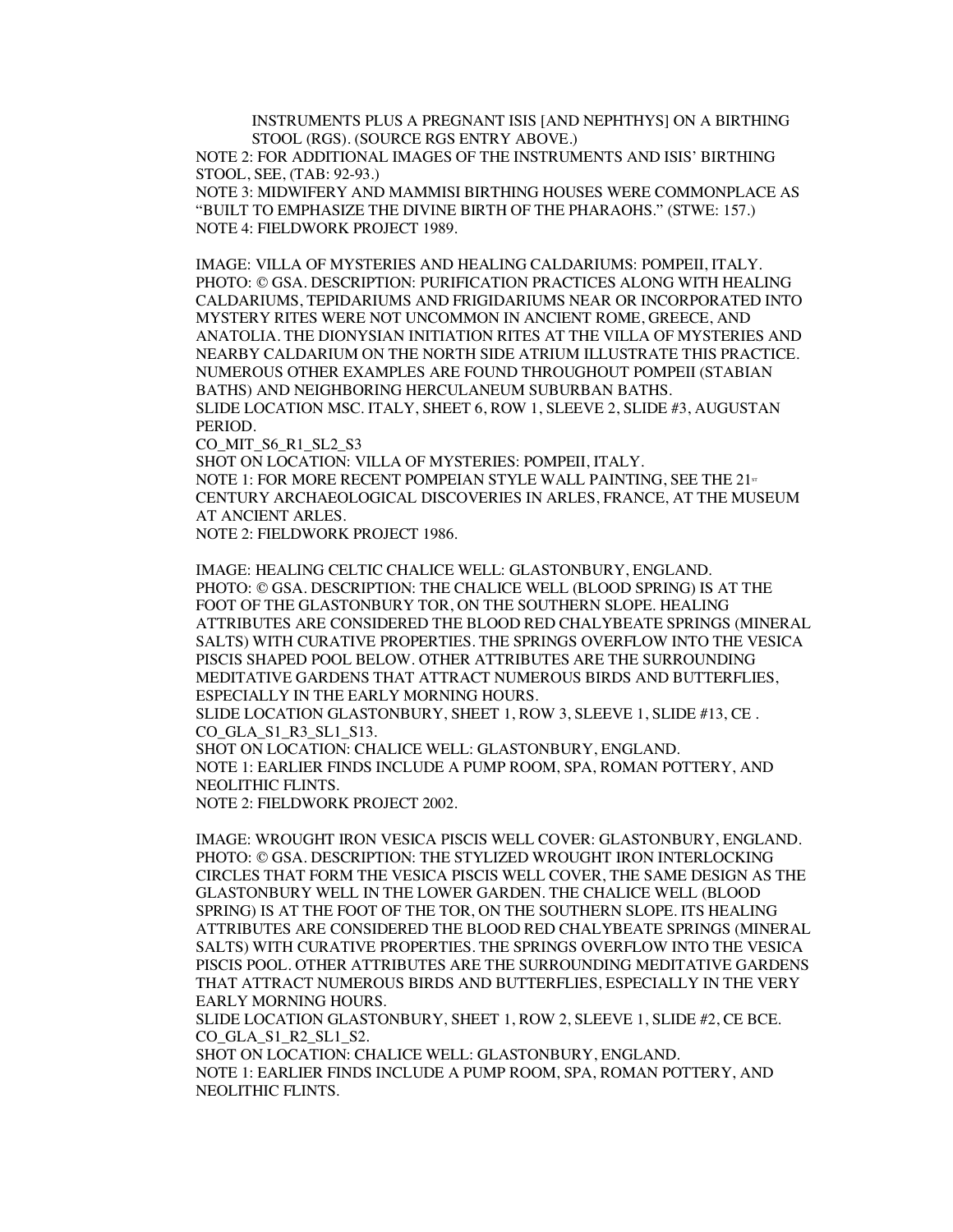NOTE 2: THE WROUGHT IRON VESICA PISCIS WELL COVER IS THE ICONIC SHEELA YONI SYMBOL. NOTE 3: FIELDWORK PROJECT 2002.

IMAGE: BRYTHONIC AQUAE SULIS HEALING BATHS: BATH, ENGLAND. DESCRIPTION: MOUTH OF AQUAE SULIS RED IRON NATURAL SPRING WATERS: ORIGINS ARE NEOLITHIC.

SLIDE LOCATION ENGLAND, SHEET 3, ROW 2, SLEEVE 3, SLIDE #8, BCE. CO\_ENG\_S3\_R2\_SL3\_S8.jpg

SHOT ON LOCATION: BATH: SOMERSET, ENGLAND.

NOTE 1: THE BRYTHONIC BATHS WERE DEDICATED TO ANCIENT SUN GODDESS AQUAE SULIS, SUBSEQUENTLY ROMAN MINERVA. (ALSO, IDENTIFIED WITH IRELAND'S CELTIC BRIGHID.)

NOTE 2: AQUAE SULIS IS SUN GODDESS OF WATER HEALING, PROPHESY AND BLESSINGS.

NOTE 3: MOST FAMOUS BRYTHONIC HEALING SANCTUARY IN THE WESTERN PROVINCES. (GR: 59.)

NOTE 4: FIELDWORK PROJECT 1980'S.

IMAGE: VULVA OR WOMB–LIKE ENTRY PASSAGE: GAVRINIS, FRANCE. PHOTO: © GSA. DESCRIPTION: GAVRINIS' VULVA OR WOMB–LIKE ENTRY PASSAGE FOLLOWED BY AN ENGRAVING OF A TREE – OF – LIFE.

SLIDE LOCATION FRANCE, SHEET 3, ROW 3, SLEEVE 3, SLIDE #9, 4000-3000 BCE. CO\_FRA\_S3\_R3\_SL3\_S9.jpg

SHOT ON LOCATION: GAVRINIS IN THE MORBIHAN GULF: BRITTANY, FRANCE. NOTE 1:

THE EVOCATION OF THE GODDESS'S REGENERATIVE POWERS THROUGH CARVINGS OF SYMBOLS IS BEST EXPRESSED AT GAVRINIS. … SURROUNDED BY WATER, THE PRIMORDIAL LIFE SOURCE, IT OCCUPIES THE SOUTHERN END OF A SMALL ISLAND IN THE GULF OF MORBIHAN (COG: 304).

NOTE 2: GAVRINIS, NEWGRANGE, AND THE THOLOS TOMBS, ALL FACE THE RISING SUN.

NOTE 3: FIELDWORK PROJECT 1989.

IMAGE: ENGRAVING OF A TREE – OF – LIFE: GAVRINIS, FRANCE.

PHOTO: © GSA. DESCRIPTION: ENGRAVING OF A TREE – OF – LIFE AT GAVRINIS' VULVA OR WOMB–LIKE ENTRY PASSAGEWAY.

SLIDE LOCATION: FRANCE, SHEET 3, ROW 3, SLEEVE 4, SLIDE #11, 4000-3000 BCE. CO\_FRA\_S3\_R3\_SL4\_S11.jpg

SHOT ON LOCATION: GAVRINIS IN THE MORBIHAN GULF: BRITTANY, FRANCE. NOTE 1:

THE EVOCATION OF THE GODDESS'S REGENERATIVE POWERS THROUGH CARVINGS OF SYMBOLS IS BEST EXPRESSED AT GAVRINIS. …

SURROUNDED BY WATER, THE PRIMORDIAL LIFE SOURCE, IT OCCUPIES THE SOUTHERN END OF A SMALL ISLAND IN THE GULF OF MORBIHAN (COG: 304).

NOTE 2: GAVRINIS, NEWGRANGE, AND THE THOLOS TOMBS ALL FACE THE RISING SUN.

NOTE 3: FIELDWORK PROJECT 1989.

IMAGE: ENTRY TO DOME-LIKE INNER CHAMBER: NEWGRANGE, IRELAND. PHOTO: © GSA. DESCRIPTION: NEWGRANGE DOME-LIKE ENTRANCE OF LIGHT SHINING THROUGH THE INTERIOR SHAFTWAY. SLIDE LOCATION: IRELAND, SHEET 4, ROW 2, SLEEVE 1, SLIDE #22, BCE.